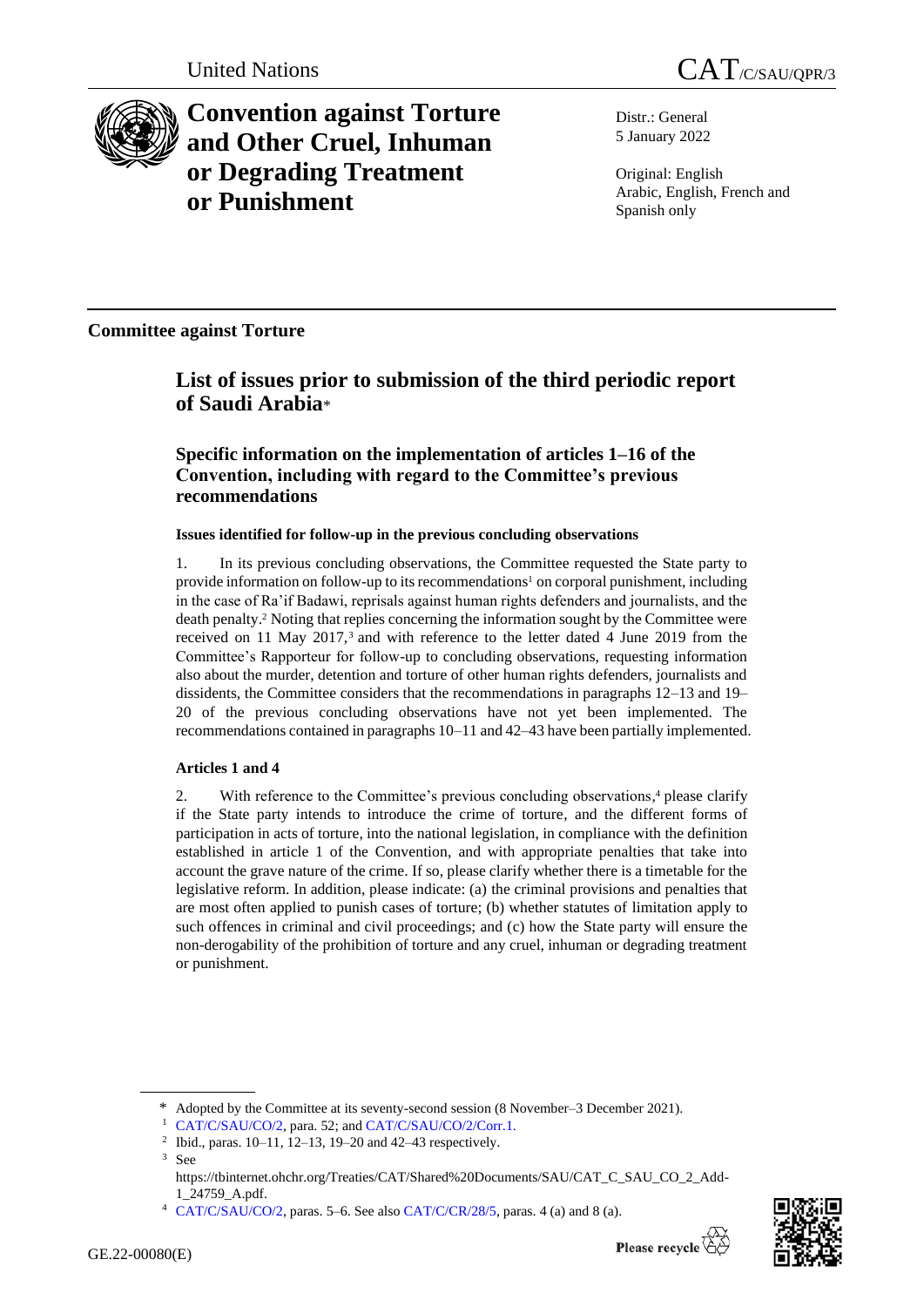#### **Article 2**<sup>5</sup>

3. Further to the Committee's previous concluding observations, <sup>6</sup> please indicate whether the State party has taken any measures to ensure that the Human Rights Commission is in compliance with the principles relating to the status of national institutions for the promotion and protection of human rights (the Paris Principles).<sup>7</sup> In particular, please indicate if the State party has taken measures to ensure (a) the independence of the Human Rights Commission from the executive branch; (b) that the Commission has an independent budget that is sufficient to carry out its mandate; $\frac{8}{3}$  and (c) that it is allowed unimpeded access to all places of deprivation of liberty. Please also indicate if the State party has considered ratifying the Optional Protocol to the Convention against Torture and Other Cruel, Inhuman or Degrading Treatment or Punishment and establishing a new independent institution to regularly monitor places of detention, as recommended by the Committee previously,<sup>9</sup> or allowing non-governmental organizations to regularly monitor all places of detention to complement the monitoring undertaken by the Human Rights Commission. Please also provide statistical data, disaggregated by year and by age group (minor or adult), sex and ethnic origin or nationality of the victim, on the number of complaints of torture and illtreatment received by the Human Rights Commission since 2016 and on the outcome of those complaints.

4. With reference to the Committee's previous concluding observations, <sup>10</sup> and in light of the 2017 adoption of the Law on Combating Terrorism and its Financing, amended in June 2020, please clarify if the State party may consider repealing the provisions of the Code of Criminal Procedure and of the Law on Combating Terrorism and its Financing that allow investigators to hold detainees without charge for periods between six months and a year,<sup>11</sup> and to detain individuals without access to family members, legal counsel or habeas corpus for up to three months, and with the possibility of being extended indefinitely.<sup>12</sup> Please also provide information on any legislative amendments made by the State party during the reporting period to explicitly indicate that the rights of detainees to legal counsel and to contact their families following their arrest should be honoured from the outset of their deprivation of liberty. Please provide information about any other measures to ensure that all detainees enjoy in law and practice all fundamental legal safeguards from the outset of their deprivation of liberty, namely: (a) having unconditional access to a lawyer of their choice promptly following deprivation of liberty and in full confidentiality, or to free legal aid for those who do not have sufficient means to pay for legal representation; (b) being authorized to contact a family member or other person of their choice to inform him or her of their detention and whereabouts from the moment of deprivation of liberty; (c) being informed of the reasons for their detention, of the charges against them and about their rights, both orally and in writing, in a language that they understand and through interpretation if necessary; (d) being brought promptly – within 48 hours – before a judge who has the power to order their release, irrespective of the charges; and (e) being able to exercise, from the outset of their deprivation of liberty, the right to request and to obtain a confidential medical examination by an independent doctor or a doctor of their choosing. Please also indicate the measures

<sup>5</sup> The issues raised under article 2 could also touch on issues raised under other articles of the Convention, including article 16. As stated in paragraph 3 of the Committee's general comment No. 2 (2007) on the implementation of article 2, the obligation to prevent torture in article 2 is wideranging. The obligations to prevent torture and other cruel, inhuman and degrading treatment or punishment under article 16 (1) are indivisible, interdependent and interrelated. The obligation to prevent ill-treatment in practice overlaps with and is largely congruent with the obligation to prevent torture. In practice, the definitional threshold between ill-treatment and torture is often not clear. See also chapter V of the same general comment.

<sup>6</sup> [CAT/C/SAU/CO/2,](http://undocs.org/en/CAT/C/SAU/CO/2) paras. 28–29.

<sup>7</sup> See also [CERD/C/SAU/CO/4-9,](http://undocs.org/en/CERD/C/SAU/CO/4-9) paras. 9–10[; CEDAW/C/SAU/CO/3-4,](http://undocs.org/en/CEDAW/C/SAU/CO/3-4) paras. 23–24; and [A/HRC/WG.6/31/SAU/2,](http://undocs.org/en/A/HRC/WG.6/31/SAU/2) paras. 7–8. Se[e A/HRC/40/4,](http://undocs.org/en/A/HRC/40/4) para. 122.56; an[d A/HRC/40/4/Add.1,](http://undocs.org/en/A/HRC/40/4/Add.1)  para. 9, accepting the recommendation.

<sup>8</sup> See also [CERD/C/SAU/CO/4-9,](http://undocs.org/en/CERD/C/SAU/CO/4-9) paras. 9–10.

<sup>9</sup> [CAT/C/SAU/CO/2,](http://undocs.org/en/CAT/C/SAU/CO/2) paras. 27 (b) and 33 (b).

<sup>&</sup>lt;sup>10</sup> [CAT/C/SAU/CO/2,](http://undocs.org/en/CAT/C/SAU/CO/2) paras.  $14-18$  and  $44-45$ . See als[o CAT/C/CR/28/5,](http://undocs.org/en/CAT/C/CR/28/5) paras. 4 (d) and (e) and 8 (e).

<sup>&</sup>lt;sup>11</sup> See also [A/HRC/WG.6/31/SAU/2,](http://undocs.org/en/A/HRC/WG.6/31/SAU/2) para. 14.

<sup>&</sup>lt;sup>12</sup> See also [A/HRC/WG.6/31/SAU/2,](http://undocs.org/en/A/HRC/WG.6/31/SAU/2) para. 14.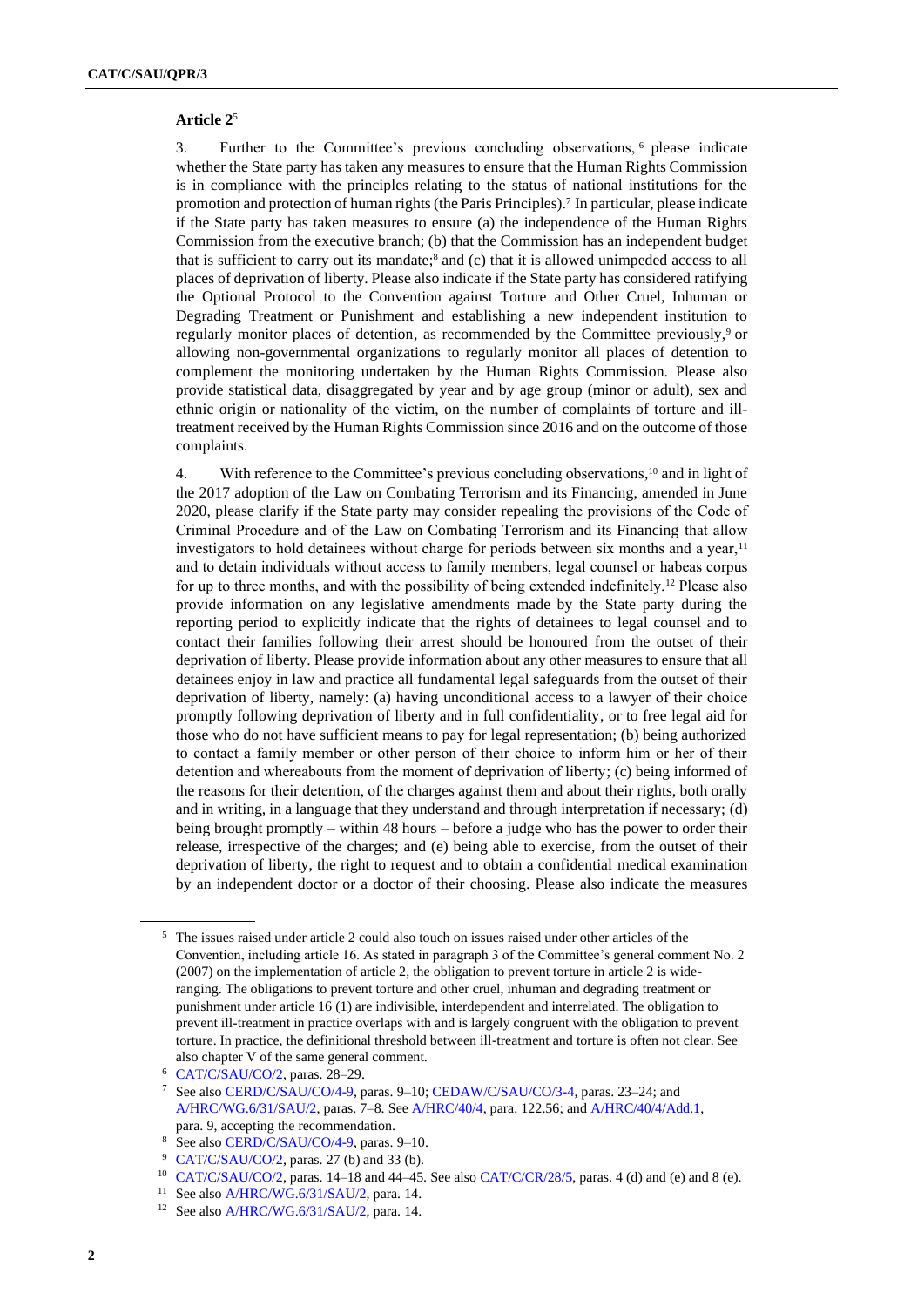taken to ensure that registers contain full and detailed information, including on interrogations and incidents in detention, and medical records for each detainee, and that registers are accessible to the lawyers of detained persons at any time, with their client's consent, as recommended previously by the Committee.<sup>13</sup> Noting that the Committee, in its previous concluding observations, welcomed the establishment of the Nafethah website, 14, 15 which allowed families to obtain information on individuals detained by the General Intelligence Service (Al-Mabahith), please explain the reasons for taking it down. Please also indicate the control measures taken, including disciplinary sanctions, to ensure that law enforcement or other officials respect in practice, from the moment of deprivation of liberty, all fundamental legal safeguards of detained persons, including record keeping.

5. Bearing in mind the Committee's previous concluding observations, <sup>16</sup> and the corroborating reports of widespread use of arbitrary <sup>17</sup> and incommunicado detention, enforced disappearances and torture<sup>18</sup> by officers of Al-Mabahith, which is now under the authority of the newly established Public Prosecution and State Security Presidency, and by members of the Commission for the Promotion of Virtue and the Prevention of Vice,<sup>19</sup> and noting the reported existence of secret places of detention, please indicate whether the State party has opened investigations into these alleged practices, and about the existence of secret non-official detention places. If so, please describe the outcome of these investigations, and indicate whether those exercising effective control over unofficial places of detention have been brought to account and the type of discipline or punishment administered. Please also clarify whether the Commission for the Promotion of Virtue and the Prevention of Vice and the Public Prosecution and State Security Presidency are subject to ordinary judicial oversight. Please indicate the measures taken to monitor Al-Mabahith detention facilities and officers of the Commission for the Promotion of Virtue and the Prevention of Vice and the Public Prosecution and State Security Presidency, and clarify whether the above-mentioned officers have been requested to present individuals to a judge within a short period of time. Please indicate how many people were detained by Al-Mabahith and Public Prosecution and State Security Presidency agents per year for the period under review, in which detention centres they are currently located and how much time passed between their arrest and their presentation before a judicial authority.

6. In light of the Committee's previous concluding observations, <sup>20</sup> please provide information on the measures taken by the State party to combat all forms of violence against women and girls,  $2<sup>1</sup>$  including against female domestic workers,  $2<sup>2</sup>$  and to eradicate the involuntary sterilization of women with psychosocial or intellectual disabilities  $23 - in$ particular with regard to cases that involve the actions or omissions of State authorities or other cases that engage the State party's international responsibility in accordance with the Convention. In particular, please clarify if the State party has taken any steps to: (a) criminalize all forms of violence against women, including rape, marital rape and forced marriage;<sup>24</sup> (b) reform the *kafalah* system to ensure that female migrant workers are not

<sup>13</sup> [CAT/C/SAU/CO/2,](http://undocs.org/en/CAT/C/SAU/CO/2) para. 45.

<sup>14</sup> Ibid., para. 4 (e).

<sup>&</sup>lt;sup>15</sup> Se[e A/HRC/40/4,](http://undocs.org/en/A/HRC/40/4) para. 122.121; an[d A/HRC/40/4/Add.1,](http://undocs.org/en/A/HRC/40/4/Add.1) para. 9, accepting the recommendation.

<sup>16</sup> [CAT/C/SAU/CO/2,](http://undocs.org/en/CAT/C/SAU/CO/2) paras. 26–29 and 32–33.

<sup>&</sup>lt;sup>17</sup> See also Working Group on Arbitrary Detention opinion No. 33/2020, para. 99.

<sup>&</sup>lt;sup>18</sup> Working Group on Enforced or Involuntary Disappearances, General Allegation: Saudi Arabia, 121st session, 11–15 May 2020, available at

https://www.ohchr.org/Documents/Issues/Disappearances/Allegations/121-SaudiArabia.pdf. See [A/HRC/40/4,](http://undocs.org/en/A/HRC/40/4) paras. 122.116–117; an[d A/HRC/40/4/Add.1,](http://undocs.org/en/A/HRC/40/4/Add.1) para. 9, accepting the recommendation. <sup>19</sup> See also [CAT/C/CR/28/5,](http://undocs.org/en/CAT/C/CR/28/5) para. 8 (g).

<sup>20</sup> [CAT/C/SAU/CO/2,](http://undocs.org/en/CAT/C/SAU/CO/2) paras. 36–41.

<sup>&</sup>lt;sup>21</sup> See also [CEDAW/C/SAU/CO/3-4,](http://undocs.org/en/CEDAW/C/SAU/CO/3-4) paras. 19-20 and 31-32; an[d A/HRC/WG.6/31/SAU/2,](http://undocs.org/en/A/HRC/WG.6/31/SAU/2) paras. 51 and 59. Se[e A/HRC/40/4,](http://undocs.org/en/A/HRC/40/4) paras. 122.50, 122.64 and 122.129; and [A/HRC/40/4/Add.1,](http://undocs.org/en/A/HRC/40/4/Add.1) para. 9, accepting the recommendation.

<sup>22</sup> See also [CRC/C/OPSC/SAU/CO/1,](http://undocs.org/en/CRC/C/OPSC/SAU/CO/1) paras. 20–21[; CERD/C/SAU/CO/4-9,](http://undocs.org/en/CERD/C/SAU/CO/4-9) paras. 19–20; and [CEDAW/C/SAU/CO/3-4,](http://undocs.org/en/CEDAW/C/SAU/CO/3-4) paras. 37–38.

<sup>&</sup>lt;sup>23</sup> See also [CRPD/C/SAU/CO/1,](http://undocs.org/en/CRPD/C/SAU/CO/1) paras. 31-32.

<sup>&</sup>lt;sup>24</sup> See also [CEDAW/C/SAU/CO/3-4,](http://undocs.org/en/CEDAW/C/SAU/CO/3-4) paras. 31-32 and 63-64.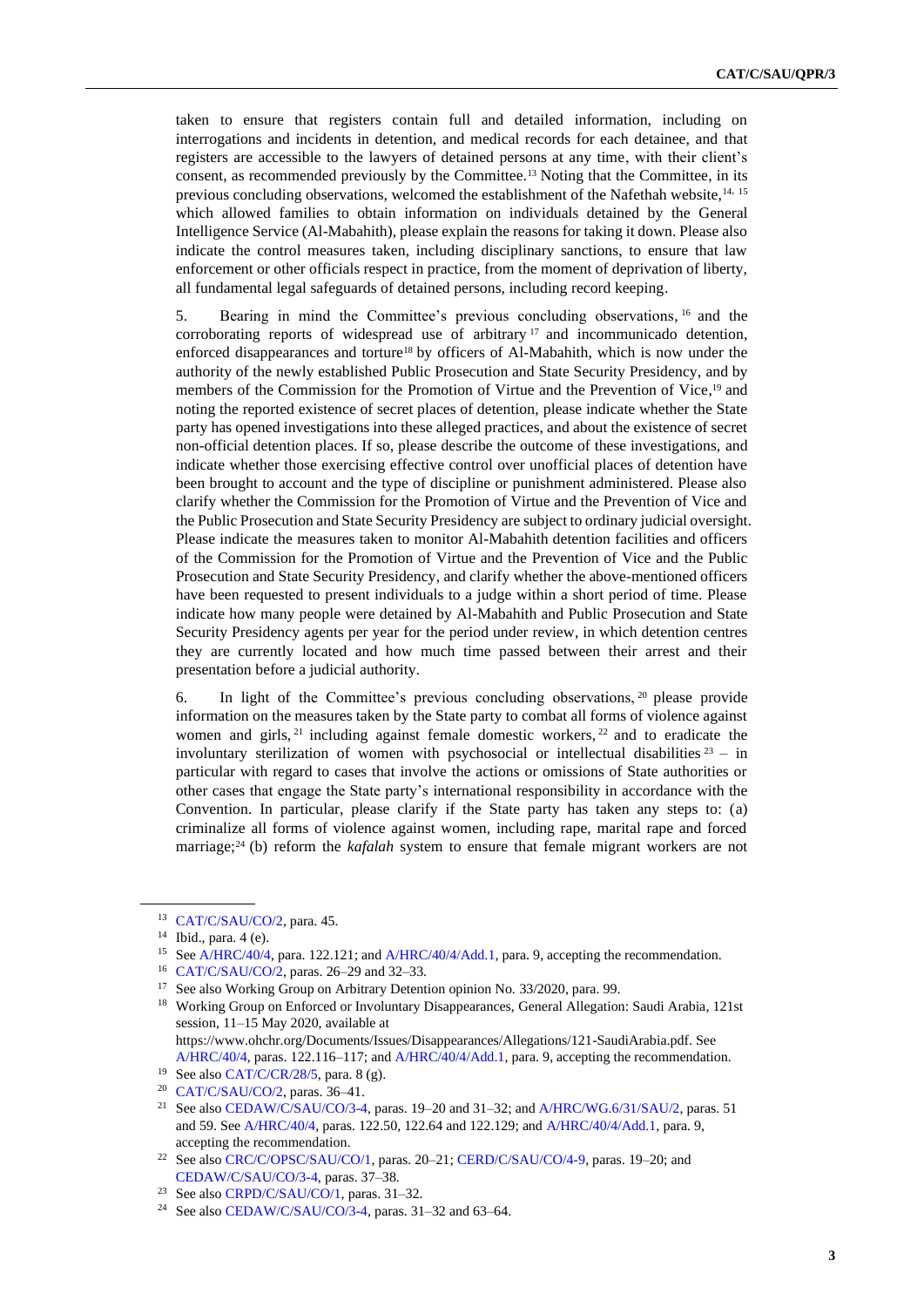subjected to the risk of abuse in violation of the Convention;<sup>25</sup> (c) adopt labour legislation to provide legal protection to migrant domestic workers against exploitation, torture, illtreatment and trafficking;<sup>26</sup> (d) guarantee in practice that women, including female migrant workers, who are victims of violence, ill-treatment or trafficking<sup>27</sup> are able to file complaints without the authorization of a male guardian,<sup>28</sup> or without the fear of being punished for adultery,<sup>29</sup> are not convicted of disobedience when fleeing their homes,<sup>30</sup> and have access to sufficient shelters, psychosocial support and legal aid;<sup>31</sup> and (e) conduct awareness-raising campaigns and training for public officials and the general public to increase the understanding that violence against women constitutes a grave violation of the Convention.<sup>32</sup> Please include statistical data, disaggregated by the age group (minor or adult) and ethnicity or nationality of the victims, on the number of complaints, investigations, prosecutions, convictions and sentences recorded in cases of gender-based violence, including trafficking,<sup>33</sup> torture, and involuntary sterilization of women with psychosocial or intellectual disabilities, since the consideration of the previous periodic report. Please also indicate whether the State party would consider decriminalization of abortion in order to ensure legal, safe and effective access to voluntary termination of pregnancy when the life or health of the pregnant woman or girl is at risk, and when carrying the pregnancy to term against her will would cause substantial harm or suffering to the pregnant woman or girl, especially in cases where the pregnancy is the result of rape or incest or when it is not viable.<sup>34</sup>

#### **Article 3**

7. With reference to the Committee's previous concluding observations, <sup>35</sup> please clarify if the State party has adopted legislation explicitly regulating expulsion, refoulement and extradition in accordance with the principle of non-refoulement contained in article 3 of the Convention. Please also specify if the legislation provides for effective remedies in removal proceedings, including review by an independent judicial body, and if so, indicate with which authority appeals are filed, which procedure is applicable, and whether appeals and applications for asylum have a suspensive effect on expulsion and extradition decisions. Please indicate if the State party has set up mechanisms or protocols for the early identification and immediate referral of vulnerable asylum seekers, particularly minors at risk of being trafficked, $36$  unaccompanied and separated children who may have been involved in armed conflicts abroad, <sup>37</sup> and victims of torture, as recommended previously by the Committee. Please also indicate if the State party will consider ratifying the Convention relating to the Status of Refugees, of 1951, the Protocol relating to the Status of Refugees, of 1967, <sup>38</sup> the Convention relating to the Status of Stateless Persons, of 1954, and the Convention on the Reduction of Statelessness, of 1961.

8. Please provide statistical information for the period under review, disaggregated by year and the sex, country of origin or nationality and age group (minor or adult) of the victim, on: (a) the number of asylum applications or requests for protection registered; (b) the number of applications for asylum or other forms of subsidiary protection approved and the number of asylum seekers whose applications were granted because they had been tortured or ran the

<sup>&</sup>lt;sup>25</sup> See also [CEDAW/C/SAU/CO/3-4,](http://undocs.org/en/CEDAW/C/SAU/CO/3-4) paras. 37–38; an[d A/HRC/WG.6/31/SAU/2,](http://undocs.org/en/A/HRC/WG.6/31/SAU/2) para. 68.

<sup>&</sup>lt;sup>26</sup> See also [CEDAW/C/SAU/CO/3-4,](http://undocs.org/en/CEDAW/C/SAU/CO/3-4) paras. 37–38; [A/HRC/WG.6/31/SAU/2,](http://undocs.org/en/A/HRC/WG.6/31/SAU/2) para. 37; and

[A/HRC/WG.6/31/SAU/2,](http://undocs.org/en/A/HRC/WG.6/31/SAU/2) para. 68. Se[e A/HRC/40/4,](http://undocs.org/en/A/HRC/40/4) para. 122.195; and [A/HRC/40/4/Add.1,](http://undocs.org/en/A/HRC/40/4/Add.1) para. 9, accepting the recommendation.

<sup>27</sup> See also [CERD/C/SAU/CO/4-9,](http://undocs.org/en/CERD/C/SAU/CO/4-9) paras. 35–36; an[d CEDAW/C/SAU/CO/3-4,](http://undocs.org/en/CEDAW/C/SAU/CO/3-4) paras. 35–36.

<sup>&</sup>lt;sup>28</sup> See also [CEDAW/C/SAU/CO/3-4,](http://undocs.org/en/CEDAW/C/SAU/CO/3-4) paras. 19-20 and 31-32; an[d A/HRC/WG.6/31/SAU/2,](http://undocs.org/en/A/HRC/WG.6/31/SAU/2) para. 51.

<sup>29</sup> See also [CEDAW/C/SAU/CO/3-4,](http://undocs.org/en/CEDAW/C/SAU/CO/3-4) paras. 33–34.

<sup>30</sup> See also [CEDAW/C/SAU/CO/3-4,](http://undocs.org/en/CEDAW/C/SAU/CO/3-4) paras. 31–32.

<sup>31</sup> See also [CRC/C/OPSC/SAU/CO/1,](http://undocs.org/en/CRC/C/OPSC/SAU/CO/1) paras. 20–21; and [CEDAW/C/SAU/CO/3-4,](http://undocs.org/en/CEDAW/C/SAU/CO/3-4) paras. 19–20. See [A/HRC/40/4,](http://undocs.org/en/A/HRC/40/4) para. 122.133; and [A/HRC/40/4/Add.1,](http://undocs.org/en/A/HRC/40/4/Add.1) para. 9, accepting the recommendation.

<sup>32</sup> See also [CRC/C/OPSC/SAU/CO/1,](http://undocs.org/en/CRC/C/OPSC/SAU/CO/1) paras. 20–21.

<sup>33</sup> See also [CERD/C/SAU/CO/4-9,](http://undocs.org/en/CERD/C/SAU/CO/4-9) paras. 35–36; an[d CEDAW/C/SAU/CO/3-4,](http://undocs.org/en/CEDAW/C/SAU/CO/3-4) paras. 35–36.

<sup>&</sup>lt;sup>34</sup> See also [CEDAW/C/SAU/CO/3-4,](http://undocs.org/en/CEDAW/C/SAU/CO/3-4) paras. 47-48; an[d A/HRC/WG.6/31/SAU/2,](http://undocs.org/en/A/HRC/WG.6/31/SAU/2) para. 37.

<sup>35</sup> [CAT/C/SAU/CO/2,](http://undocs.org/en/CAT/C/SAU/CO/2) paras. 46–47. See als[o CAT/C/CR/28/5,](http://undocs.org/en/CAT/C/CR/28/5) para. 4 (g).

<sup>36</sup> See also [CRC/C/OPSC/SAU/CO/1,](http://undocs.org/en/CRC/C/OPSC/SAU/CO/1) paras. 20–21 and 36–37.

<sup>37</sup> See also [CRC/C/OPAC/SAU/CO/1,](http://undocs.org/en/CRC/C/OPAC/SAU/CO/1) paras. 38 and 39 (a)–(c).

<sup>38</sup> See also [CERD/C/SAU/CO/4-9,](http://undocs.org/en/CERD/C/SAU/CO/4-9) paras. 33–34.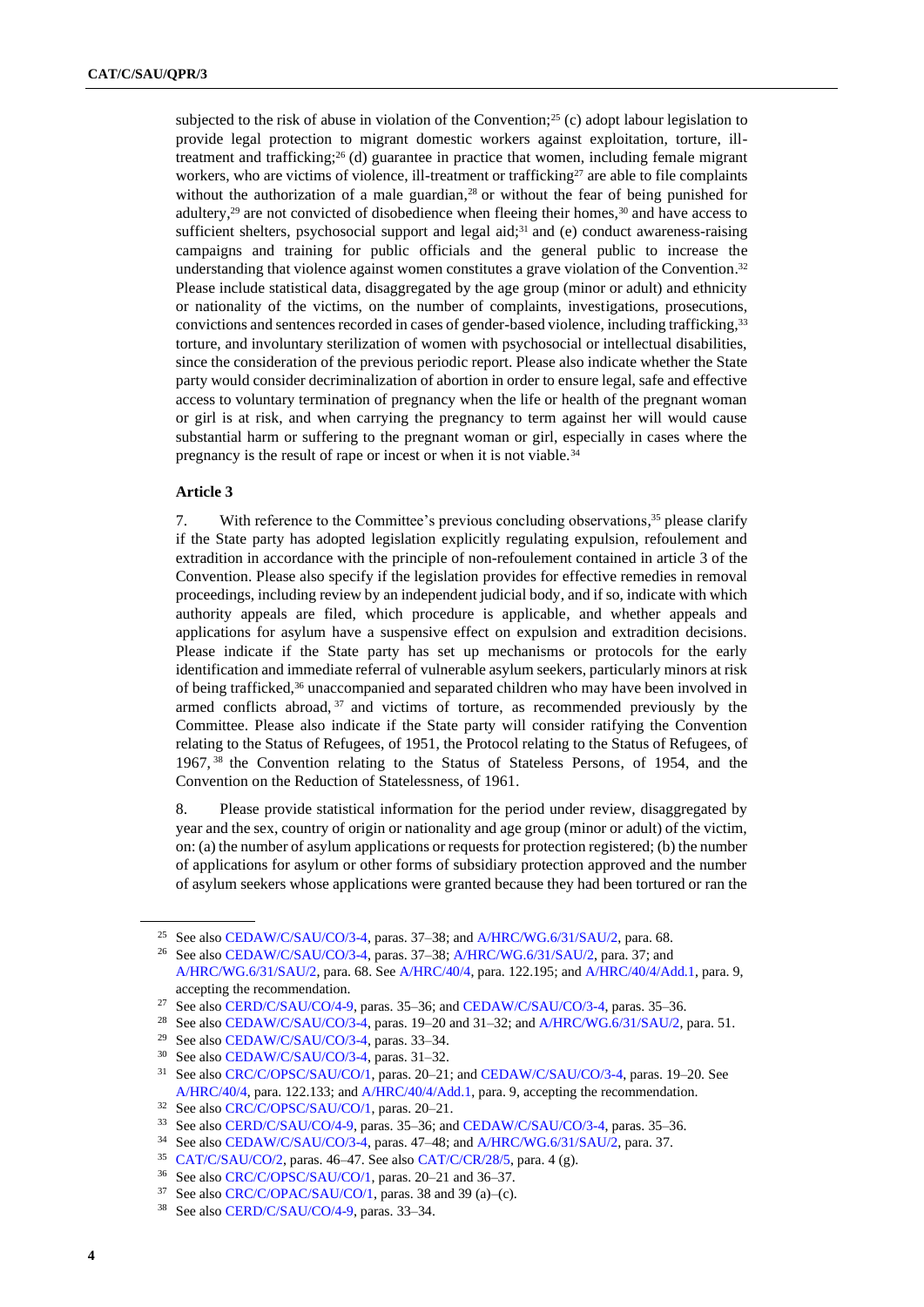risk of being tortured if returned; (c) the number of persons who were returned, extradited or expelled, indicating the grounds on which they were returned, extradited or expelled and providing a list of the countries of destination; and (d) the number of appeals filed against expulsion decisions on the basis that the applicants could be in danger of being subjected to torture and ill-treatment in their countries of origin, and the results of those appeals.

9. Please indicate the number of returns, extraditions and expulsions carried out by the State party during the reporting period on the basis of the acceptance of diplomatic assurances or the equivalent thereof, as well as any instances where the State party has offered such diplomatic assurances or guarantees, and measures that have been taken in such cases with regard to subsequent monitoring.

## **Articles 5–9**

10. Please provide information on any new legislation or measures that have been adopted to implement article 5 of the Convention. Please also indicate what measures have been taken by the State party during the period under review to comply with its obligation to extradite or prosecute (*aut dedere aut judicare*). In particular, please provide information on cases in which the State party has agreed to extradite a person for torture or related offences since 2016. Please also indicate whether the State party has rejected, for any reason, the request of a State party for the extradition of an individual suspected of having committed torture and whether it has started prosecution proceedings against such an individual as a result. If so, please provide information on the status and outcome of such proceedings. Please also inform the Committee of any extradition treaties concluded with other States parties and indicate whether the offences referred to in article 4 of the Convention are included as extraditable offences in such treaties. Please give details of the treaties or agreements on mutual legal and judicial assistance that the State party has entered into, and whether such treaties or agreements have led in practice to the transfer of any evidence in connection with prosecutions concerning torture or ill-treatment. If so, please provide examples.

### **Article 10**

11. With reference to the Committee's previous concluding observations, <sup>39</sup> please provide detailed information on the training programmes for medical professionals and other public officials involved in work with persons deprived of their liberty, such as law enforcement officials, prison staff, judges and prosecutors, on detecting and documenting the physical and psychological sequelae of torture, including whether the programmes contain specific training with regard to the Manual on the Effective Investigation and Documentation of Torture and Other Cruel, Inhuman or Degrading Treatment or Punishment (Istanbul Protocol).<sup>40</sup> Please also indicate the training and guidelines adopted since 2016 on how to investigate and decide cases of rape and sexual violence and prosecute perpetrators. Please indicate whether these training courses are mandatory or optional and how often they are run.

12. Please provide information on educational programmes developed by the State party since 2016 to ensure that all public officials, in particular law enforcement officials, prison staff and immigration and border control officers: (a) are fully aware of the provisions of the Convention and the absolute prohibition of torture, and know that breaches will not be tolerated and will be investigated, and that any offenders will be prosecuted; (b) treat persons in situations of vulnerability appropriately;<sup>41</sup> $(c)$  are aware of legislation and procedures to guarantee the principle of non-refoulement and of the arrangements for the identification of victims of torture, including unaccompanied and separated children, who may have been involved in armed conflicts abroad, $42$  trafficking in persons $43$  and gender-based violence; and (d) are trained on non-coercive investigation techniques. Please indicate whether those training courses are mandatory or optional, how often they are run, how many officials have already completed them in relation to the total number of law enforcement and prison

<sup>39</sup> [CAT/C/SAU/CO/2,](http://undocs.org/en/CAT/C/SAU/CO/2) paras. 48–49. See als[o CAT/C/CR/28/5,](http://undocs.org/en/CAT/C/CR/28/5) para. 4 (j).

<sup>40</sup> See also [A/HRC/WG.6/31/SAU/2,](http://undocs.org/en/A/HRC/WG.6/31/SAU/2) para. 9.

<sup>41</sup> See also [CRPD/C/SAU/CO/1,](http://undocs.org/en/CRPD/C/SAU/CO/1) paras. 25–26; an[d CEDAW/C/SAU/CO/3-4,](http://undocs.org/en/CEDAW/C/SAU/CO/3-4) paras. 31–32 and 57–58.

<sup>42</sup> See also [CRC/C/OPAC/SAU/CO/1,](http://undocs.org/en/CRC/C/OPAC/SAU/CO/1) paras. 38–39 (a).

<sup>43</sup> See also [CRC/C/OPSC/SAU/CO/1,](http://undocs.org/en/CRC/C/OPSC/SAU/CO/1) paras. 20–21.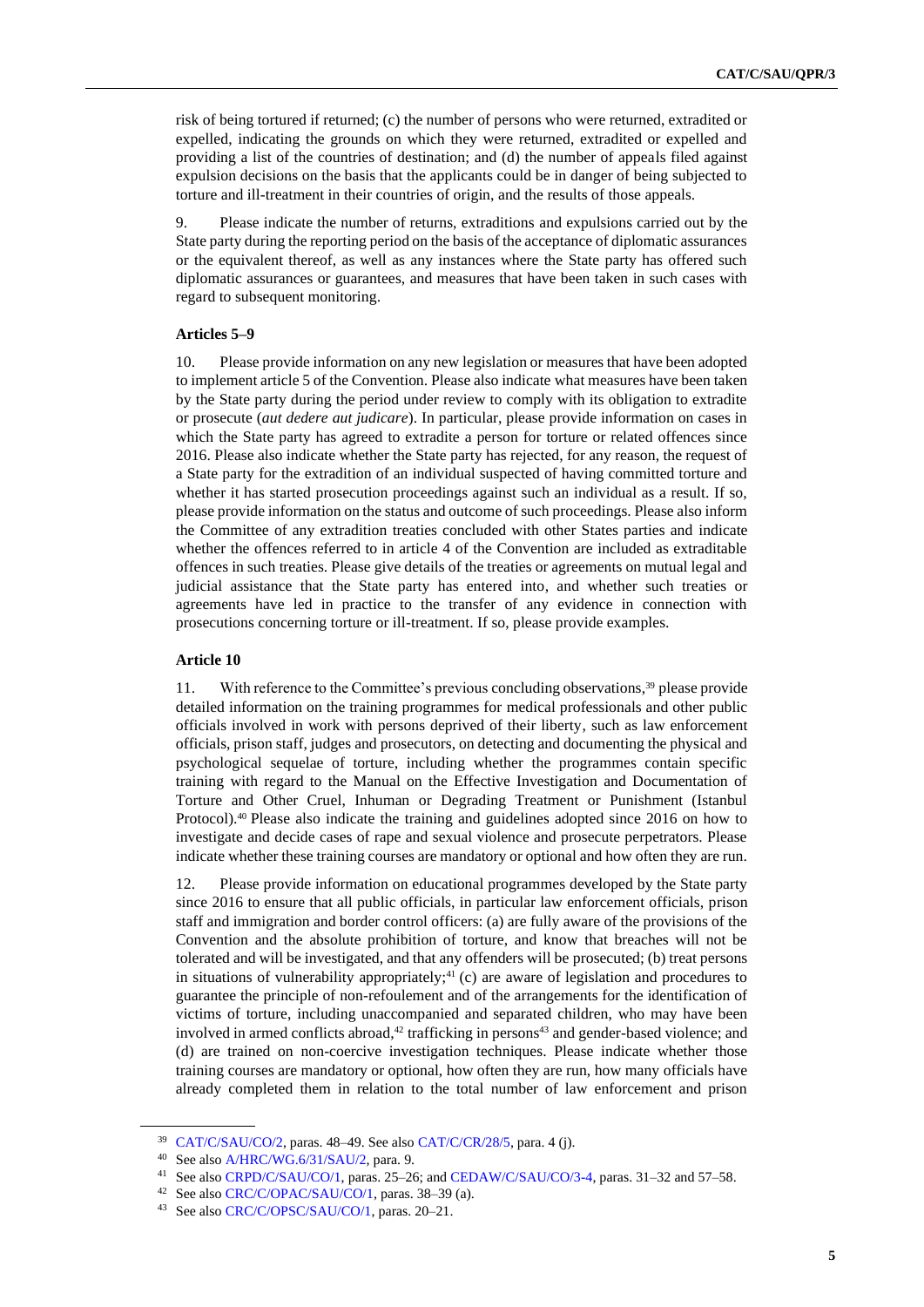personnel and what measures have been taken to train the remaining officials. Please also indicate whether the State party has developed a methodology to assess the effectiveness of training and educational programmes in reducing the number of cases of torture and illtreatment.

#### **Article 11**

13. Taking note of the Committee's previous concluding observations, <sup>44</sup> please describe the measures taken since 2016 to increase the use of alternatives to imprisonment, both before and after trial, particularly in relation to juveniles, and to ensure prompt and regular judicial supervision of pretrial detention. In this regard, please indicate how the rate of application of alternative measures has evolved annually since 2016. Please also provide statistical data since 2016, disaggregated by year and by the sex, age group (minor or adult) and ethnic origin or nationality of the detained person, on the capacity and occupancy rate of all places of detention and the number of pretrial detainees and convicted prisoners. Please also indicate what steps have been taken to alleviate overcrowding in detention facilities, including through the increase in budgetary allocations to develop and renovate the infrastructure of prisons and other detention facilities.

14. Please indicate the measures taken since 2016 to improve sanitation, quality of food and the health services and facilities available to all detainees, particularly psychiatric and psychological care. Please also indicate whether medical examinations are routinely carried out upon admission to detention centres and describe the procedure by which medical personnel can document and report signs of ill-treatment without risk of reprisals. Please specify the measures taken to guarantee the principle of non-discrimination in according all required rights to persons in detention, including the practice of one's religion. Please also provide information on the State party's efforts to meet the particular needs of juveniles in detention, ensuring that the latter are always separated from adult prisoners. Please also indicate whether protocols are in place to meet the needs of other groups of prisoners, such as women, older persons, persons with disabilities<sup>45</sup> and lesbian, gay, bisexual, transgender and intersex persons.

15. Please provide information on the disciplinary system in places of detention, and indicate whether there is a procedure that guarantees due process and an independent body that reviews the disciplinary measures taken. Please also provide information on: (a) the maximum duration, in law and in practice, of solitary confinement; (b) the measures in place to ensure that solitary confinement is not imposed on children<sup>46</sup> and adolescents in conflict with the law or persons with psychosocial disabilities; and (c) whether a register of disciplinary penalties is kept in all places of detention and whether the proportionality of penalties is monitored.

16. Please provide annual statistical data regarding incidents of inter-prisoner violence and deaths in custody since 2018, including in police detention centres, disaggregated by place of detention, the sex, age and ethnicity or nationality of the injured person or deceased and the cause of injury or death (e.g. death resulting from violence between or against persons deprived of liberty, suicide, natural death, or disease), together with information on the number of deaths or cases of violence attributed to assaults committed or tolerated by public officials and the number of injuries or deaths due to the use of excessive force or to lack of timely medical assistance and treatment. Please indicate whether any criminal investigation was initiated ex officio with regard to instances of inter-prisoner violence and give details on any cases in which administrative inquiries and/or criminal investigations have been launched to determine whether public officials bore any responsibility for inter-prisoner violence or deaths, on the results of those investigations and on the measures taken to prevent similar cases from occurring in the future. Please indicate whether, in any of the cases, relatives of the deceased or injured person were awarded compensation, and if not, please state the reasons for denial of compensation.

<sup>44</sup> [CAT/C/SAU/CO/2,](http://undocs.org/en/CAT/C/SAU/CO/2) paras. 30–31.

<sup>45</sup> See also [CRPD/C/SAU/CO/1,](http://undocs.org/en/CRPD/C/SAU/CO/1) paras. 25–26, 29 (a) and 30 (a).

<sup>46</sup> [A/HRC/WG.6/31/SAU/2,](http://undocs.org/en/A/HRC/WG.6/31/SAU/2) para. 19.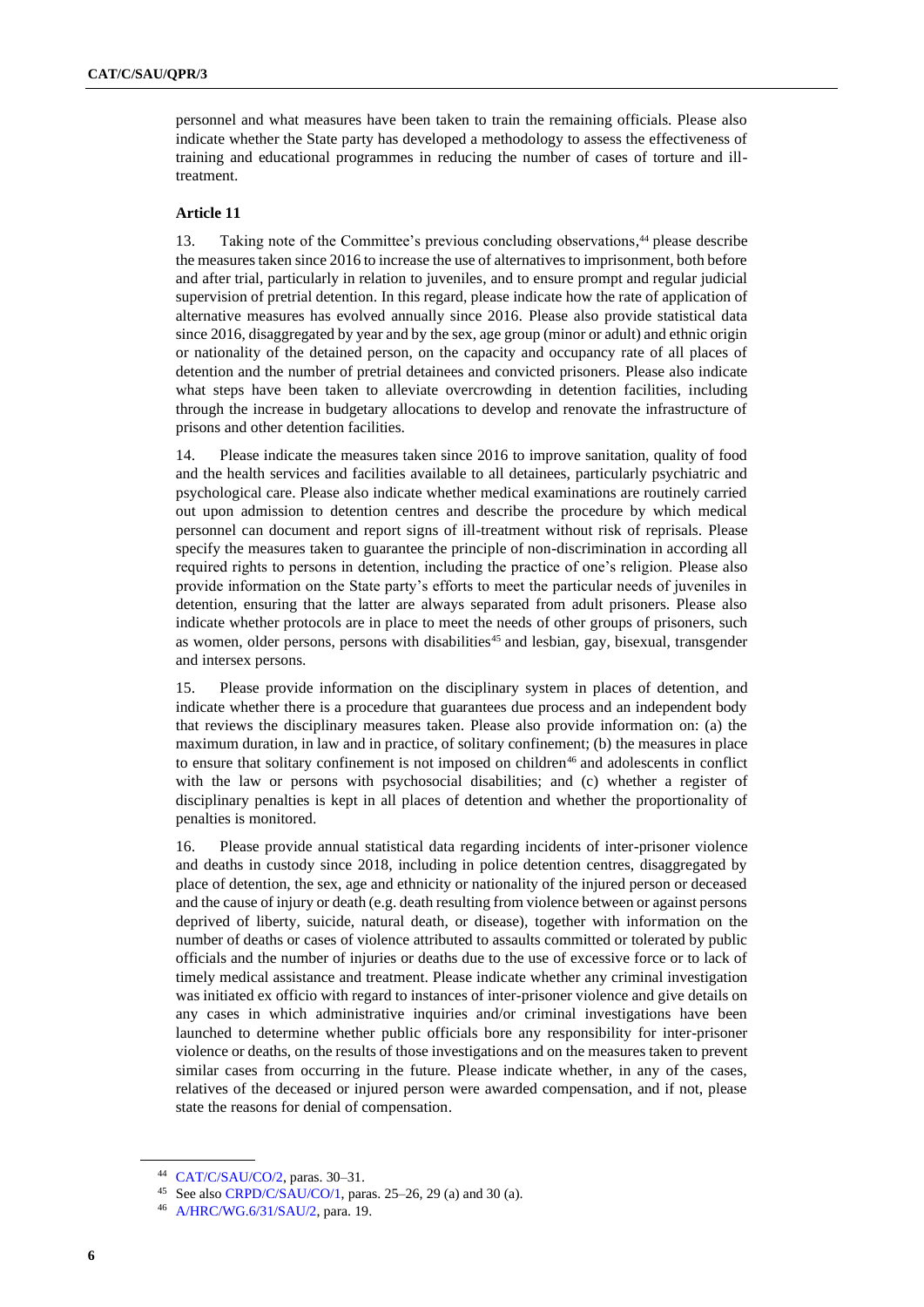17. Please provide information on the procedural and substantive guarantees that are applicable to the involuntary confinement of persons with psychosocial or intellectual disabilities<sup>47</sup> and of children and adolescents living in residential centres and institutions. Please also provide information on the measures in place to provide alternative family- and community-based care options for persons – including children – with psychosocial or intellectual disabilities. <sup>48</sup> Please clarify whether there is an independent mechanism for overseeing residential centres and institutions<sup>49</sup> and whether there are accessible channels for reporting, monitoring and remedying any ill-treatment that occurs within them.<sup>50</sup> In addition, please provide information on the use of physical and chemical means of restraint and other medical non-consensual coercive measures on persons admitted to psychiatric institutions.

18. Please describe the procedure and criteria used to assess the necessity and proportionality of placing asylum seekers and undocumented migrants in administrative detention and indicate the alternatives to administrative detention that exist. Please clarify whether decisions to impose administrative detention are periodically reviewed, and whether it is possible to challenge the lawfulness and proportionality of such decisions and the duration of the detention they impose. Please provide annual statistical data, disaggregated by the sex, age group (minor/adult) and nationality of detainees, on the number of persons detained for migration reasons since 2016, and the proportion of the total number of cases per year in which alternatives to detention were used. Please clarify if persons under administrative detention are separated from ordinary detainees and in which type of establishment they are held, including families with children and unaccompanied children.

### **Articles 12 and 13**

19. With reference to the previous concluding observations,<sup>51</sup> please indicate whether the State party has taken steps to ensure the complete independence of the Bureau of Investigation and Public Prosecution from the Ministry of the Interior, so that the Ministry of the Interior does not have the capacity to appoint, dismiss or discipline officials of the Bureau and also to ensure that there is no hierarchical or institutional link or conflict of interest between the suspected perpetrators and the inspectors. Please also indicate whether public officials under criminal or disciplinary investigation for allegedly having committed acts of torture or ill-treatment are immediately suspended from their duties and remain so throughout the investigation, subject to the observance of the principle of presumption of innocence. Please also explain if the State party has taken any measures to guarantee the confidentiality and independence of, and follow-up by, the system for receiving complaints of torture and ill-treatment, including in cases where victims are deprived of their liberty.<sup>52</sup> In light of reports indicating that the authorities have threatened victims by preventing them from making complaints, please explain what mechanisms are in place to protect victims of torture and ill-treatment, members of their family, witnesses and investigators against any form of intimidation or reprisal arising as a consequence of complaints submitted. Please also clarify if the complaint mechanism has been made accessible and widely publicized in all detention facilities. Please indicate whether complainants and victims are duly informed of the progress and results of their complaint, and what judicial remedies are available to them should they disagree with a prosecutor's inaction.

20. Taking note of the Committee's previous concluding observations,<sup>53</sup> and in view of several corroborating reports of torture and ill-treatment committed mainly at the Criminal Investigation Department of the Ministry of the Interior and in the Al-Mabahith detention centres,<sup>54</sup> please provide annual statistical data for the period since 2016, disaggregated by the type of offence and by the gender, age group (minor or adult) and ethnic origin or

<sup>47</sup> See also [CRPD/C/SAU/CO/1,](http://undocs.org/en/CRPD/C/SAU/CO/1) paras. 25–26 and 35–36.

<sup>48</sup> See also [CRPD/C/SAU/CO/1,](http://undocs.org/en/CRPD/C/SAU/CO/1) paras. 35–36.

<sup>49</sup> See also [CRPD/C/SAU/CO/1,](http://undocs.org/en/CRPD/C/SAU/CO/1) paras. 25–26.

<sup>50</sup> See also [CRPD/C/SAU/CO/1,](http://undocs.org/en/CRPD/C/SAU/CO/1) paras. 27 (a), 28 (a), 29 (a) and 30 (a).

<sup>51</sup> [CAT/C/SAU/CO/2,](http://undocs.org/en/CAT/C/SAU/CO/2) paras. 32–33 (a) and 35 (b).

<sup>52</sup> See also [A/HRC/WG.6/31/SAU/2,](http://undocs.org/en/A/HRC/WG.6/31/SAU/2) para. 19. Se[e A/HRC/40/4,](http://undocs.org/en/A/HRC/40/4) para. 122.185; and [A/HRC/40/4/Add.1,](http://undocs.org/en/A/HRC/40/4/Add.1) para. 9, accepting the recommendation.

<sup>53</sup> [CAT/C/SAU/CO/2,](http://undocs.org/en/CAT/C/SAU/CO/2) paras. 7–8.

<sup>54</sup> See also [A/HRC/WG.6/31/SAU/2,](http://undocs.org/en/A/HRC/WG.6/31/SAU/2) para. 19.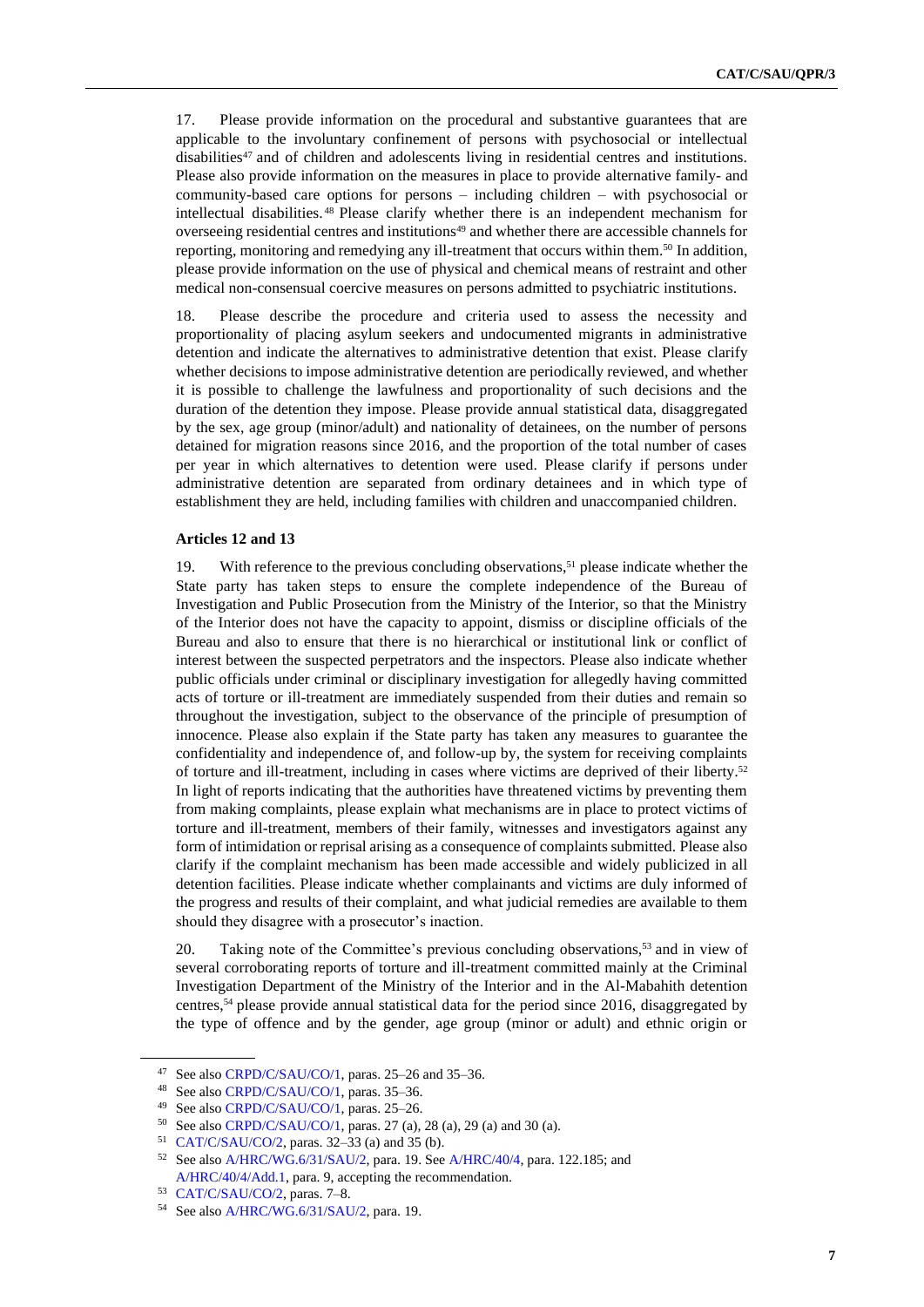nationality of the victim, on: (a) the number of complaints received by prosecutors or any other competent authority, or investigation reports submitted, regarding offences such as the attempted or actual commission of acts of torture or ill-treatment, or complicity or participation in such acts, by public security officers or with the consent or acquiescence of those officers; (b) how many of the complaints led to a criminal or disciplinary investigation; (c) how many were dismissed; (d) how many resulted in prosecution; (e) how many led to a conviction; and (f) the penal and disciplinary sanctions that were imposed, specifying the length of any prison sentences. Please indicate, in particular, whether investigations have been conducted into the following allegations of torture and ill-treatment, some of them mentioned previously by the Committee: (a) of human rights lawyer Waleed Abu al-Khair in 2014, when he was in detention; and (b) for the alleged violations of the Convention committed by a member of the diplomatic corps while posted in India in 2015.

21. In light of the previous concluding observations, <sup>55</sup> please indicate the measures taken to ensure an impartial judiciary that is fully independent from the executive and to change the system of appointing judges, including by ensuring the independence of the Specialized Criminal Court from the Ministry of the Interior, so that the judiciary can address impartially issues of impunity, victim redress and due process in line with the Convention.

### **Article 14**

22. Taking note of the Committee's previous concluding observations,<sup>56</sup> please indicate if the State party has reviewed its legislation to include explicit provisions on the right of all victims of torture and ill-treatment to redress, including fair and adequate compensation and rehabilitation. Please also indicate whether the State party has taken measures to ensure in practice that victims of torture or ill-treatment, including those who suffer from lifelong disabilities as a result of torture, may seek and obtain prompt, fair and adequate compensation and as full rehabilitation as possible, including in cases where the civil liability of the State party is involved. If so, please describe the procedure established and clarify whether the State party is legally responsible for the conduct of perpetrators of torture and ill-treatment and is therefore obliged to compensate the victims.

23. Please provide information on redress and compensation measures, including the means of rehabilitation, ordered by the courts or other State bodies and actually provided to the victims of torture and/or ill-treatment or their families since the consideration of the previous periodic report, including victims of ill-treatment in psychiatric settings and in residential homes,<sup>57</sup> and victims of involuntary sterilization,<sup>58</sup> of attacks against minorities, of trafficking and of domestic and sexual violence. This should include the number of requests for compensation that have been made, the number granted, and the amounts ordered and actually provided. Please also provide information on rehabilitation programmes for victims of torture and ill-treatment, and on the degree of cooperation with specialized nongovernmental organizations in this area. Please also indicate the steps taken to investigate the allegations of torture committed against the late Munir al-Adam, and to provide redress to his family.<sup>59</sup>

#### **Article 15**

24. With reference to the previous concluding observations<sup>60</sup> and the adoption of a new law on evidence, please indicate if the new law explicitly recognizes the inadmissibility of evidence obtained under torture, except when such confessions are evidence in a case against the alleged perpetrator of the torture or ill-treatment. Please also indicate the measures to ensure that all judges, in particular those at the Specialized Criminal Court, are made aware of their obligation to consider defendants' allegations that they were subjected to torture or

<sup>55</sup> [CAT/C/SAU/CO/2,](http://undocs.org/en/CAT/C/SAU/CO/2) paras. 17–18 (c) and 21–22.

<sup>56</sup> [CAT/C/SAU/CO/2,](http://undocs.org/en/CAT/C/SAU/CO/2) paras. 50–51.

<sup>57</sup> See also [CRPD/C/SAU/CO/1,](http://undocs.org/en/CRPD/C/SAU/CO/1) paras. 29 (b) and (c) and 30 (b) and (c).

<sup>58</sup> See also [CRPD/C/SAU/CO/1,](http://undocs.org/en/CRPD/C/SAU/CO/1) paras. 31–32.

<sup>59</sup> Se[e CRPD/C/20/D/38/2016.](https://undocs.org/en/CRPD/C/20/D/38/2016)

<sup>60</sup> [CAT/C/SAU/CO/2,](http://undocs.org/en/CAT/C/SAU/CO/2) paras. 18 (c) and (d) and 23–24.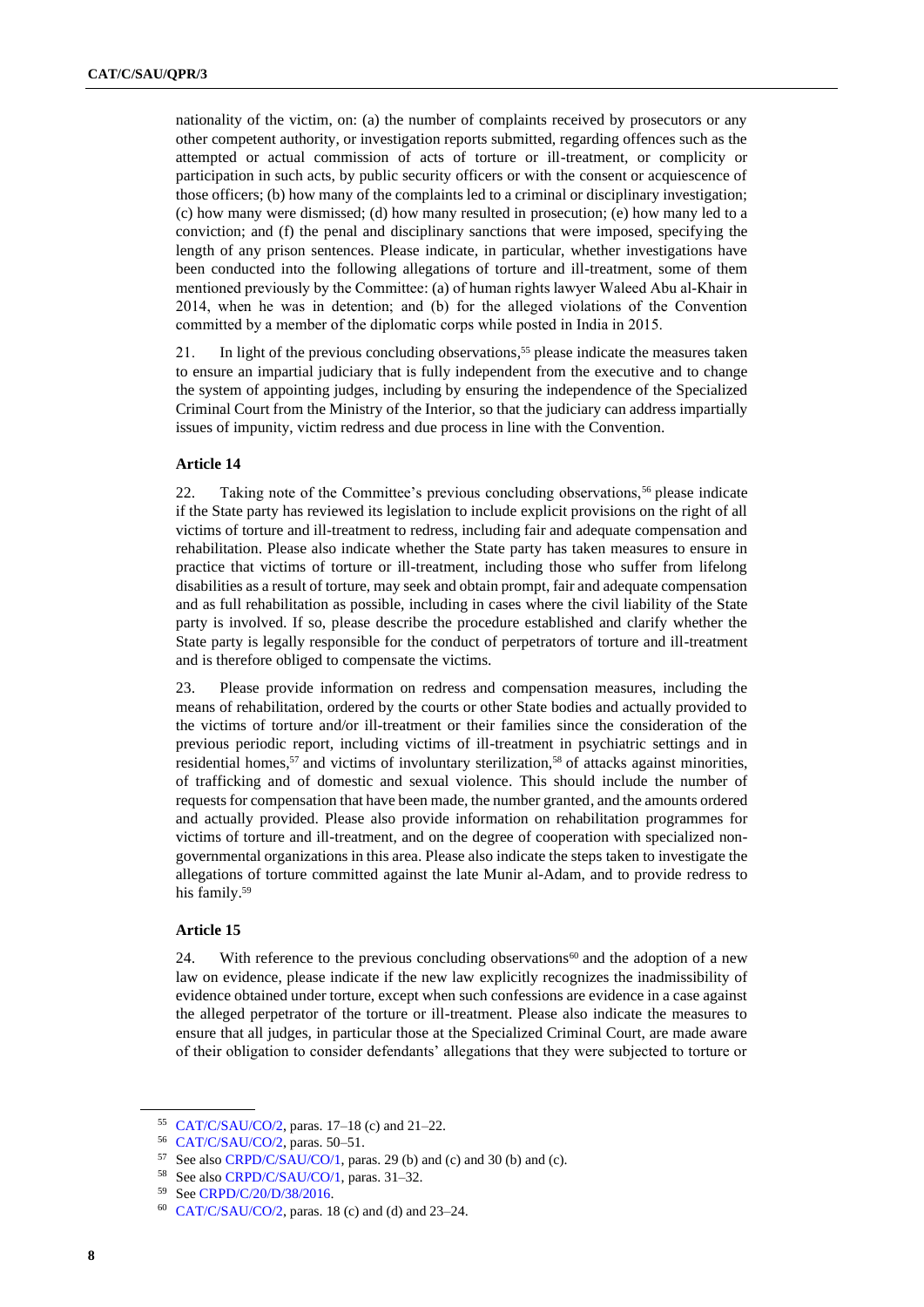ill-treatment by investigators for the purpose of obtaining confessions.<sup>61</sup> Please also provide, for the period since 2016, statistical data on the number of cases in which criminal defendants have alleged that their confessions were extracted through torture or ill-treatment, the number of cases dismissed by the courts owing to the introduction of evidence or testimony obtained through torture or ill-treatment, and the number of complaints or allegations made by criminal defendants in court indicating that they were tortured that have been investigated and the outcome of those investigations, including sentences handed down to those found guilty and redress and compensation granted to victims. Please also clarify if the State party has reviewed the convictions of Alaa Brinji and Abdulkareem al-Khoder, as recommended by the Committee previously, $62$  and has opened investigations into the claims of torture allegedly made by Hussein Abo al-Kheir, Abdullah al-Howaiti and the late Mustafa Hashem al-Darwish during their court hearings held between 2017 and 2019, and who were sentenced to death on the basis of forced confessions.

#### **Article 16**

25. Bearing in mind the Committee's previous concluding observations, <sup>63</sup> the State party's follow-up report, <sup>64</sup> the letter of the Rapporteur for follow-up to concluding observations,<sup>65</sup> and the decision of April 2020 of the general commission for the Supreme Court to ban flogging as a form of punishment imposed by judges (known as *ta'zir*), please indicate if the State party has taken the legislative measures necessary to explicitly prohibit corporal punishments in all settings,<sup>66</sup> including the imposition by judicial and administrative authorities of other forms of corporal punishment, such as amputation of the limbs (known as *hudud* punishments). Please also clarify if the State party has reviewed the cases of all individuals already sentenced to lashing and any other form of corporal punishment, with a view to, at a minimum, invalidating any aspect of their sentences involving corporal punishment. Please clarify the status of Ra'if Badawi, and whether he has received medical care and redress.

26. With regard to the Committee's previous concluding observations,<sup>67</sup> the State party's follow-up report,<sup>68</sup> the letter of the Rapporteur for follow-up to concluding observations,<sup>69</sup> and the announcement of 26 April 2020 by the President of the Human Rights Commission on the abolition of the death penalty for individuals convicted of crimes committed when they were minors,  $\frac{70}{10}$  please indicate if the State party will reconsider establishing a moratorium on all executions, commuting all existing death sentences to imprisonment sentences,<sup>71</sup> and becoming a party to the International Covenant on Civil and Political Rights and, in particular, its Second Optional Protocol aiming at the abolition of the death penalty.<sup>72</sup> Please also provide the Committee with data disaggregated by the gender, age at the time of the offence and nationality of the victim, on the number of individuals still on death row, on the number executed per year since 2016, detailing the offences, and on the number whose sentence has been commuted, and whether any minors or persons with psychosocial or intellectual disabilities have been sentenced to death and/or executed since 2016.<sup>73</sup> Please

<sup>61</sup> See also [A/HRC/WG.6/31/SAU/2,](http://undocs.org/en/A/HRC/WG.6/31/SAU/2) para. 28.

<sup>62</sup> [CAT/C/SAU/CO/2,](http://undocs.org/en/CAT/C/SAU/CO/2) para. 18 (d).

<sup>&</sup>lt;sup>63</sup> Ibid., paras. 10–12. See also [CAT/C/CR/28/5,](http://undocs.org/en/CAT/C/CR/28/5) paras. 4 (b) and 8 (b).

<sup>64</sup> See

https://tbinternet.ohchr.org/Treaties/CAT/Shared%20Documents/SAU/CAT\_C\_SAU\_CO\_2\_Add-1\_24759\_A.pdf.

<sup>65</sup> Letter of 11 December 2018.

<sup>66</sup> See also [CRPD/C/SAU/CO/1,](http://undocs.org/en/CRPD/C/SAU/CO/1) paras. 11 (b), 12 (b), 27 (a) and 28 (a); and [A/HRC/WG.6/31/SAU/2,](http://undocs.org/en/A/HRC/WG.6/31/SAU/2) paras. 20 and 60.

<sup>67</sup> [CAT/C/SAU/CO/2,](http://undocs.org/en/CAT/C/SAU/CO/2) paras. 42–43.

<sup>68</sup> See

https://tbinternet.ohchr.org/Treaties/CAT/Shared%20Documents/SAU/CAT\_C\_SAU\_CO\_2\_Add-1\_24759\_A.pdf.

<sup>69</sup> Letter of 11 December 2018.

<sup>70</sup> See also [A/HRC/WG.6/31/SAU/2,](http://undocs.org/en/A/HRC/WG.6/31/SAU/2) para. 16.

<sup>&</sup>lt;sup>71</sup> Se[e A/HRC/40/4,](http://undocs.org/en/A/HRC/40/4) para. 122.107; an[d A/HRC/40/4/Add.1,](http://undocs.org/en/A/HRC/40/4/Add.1) para. 9, accepting the recommendation.

<sup>72</sup> See also [CERD/C/SAU/CO/4-9,](http://undocs.org/en/CERD/C/SAU/CO/4-9) paras. 17 and 18 (g); and [A/HRC/WG.6/31/SAU/2,](http://undocs.org/en/A/HRC/WG.6/31/SAU/2) para. 16.

<sup>73</sup> See also [CRPD/C/SAU/CO/1,](http://undocs.org/en/CRPD/C/SAU/CO/1) paras. 17–18.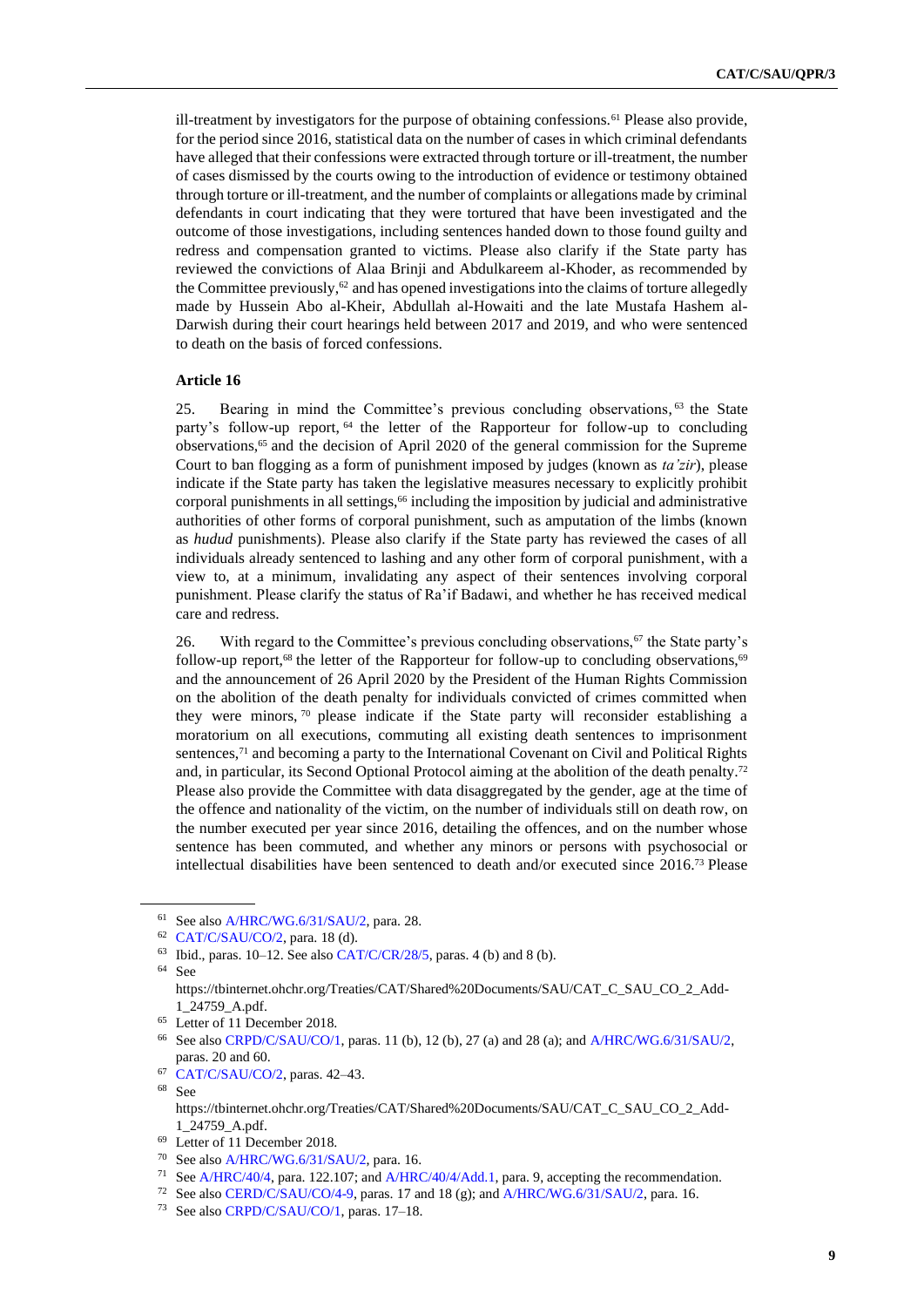describe the conditions of detention of prisoners on death row and clarify if they are subjected to more stringent detention conditions than the rest of the prison population.

27. With reference to the previous concluding observations,<sup>74</sup> the State party's follow-up report<sup>75</sup> and the letters of the Rapporteur for follow-up to concluding observations,<sup>76</sup> please indicate if the State party has reviewed, or envisages reviewing, the cases of Abdulkareem al-Khodr, Waleed Abu al-Khair, Omar al-Sa'id, Abdulaziz al-Shobaily, Mohammed Saleh al-Bajady and Ra'if Badawi, mentioned in the previous concluding observations, and if it is considering releasing individuals arbitrarily detained solely for peaceful criticism or human rights advocacy related to violations of the Convention. In this regard, please indicate if the State party will implement the decisions of the Working Group on Arbitrary Detention regarding the release of Saud Mukhtar Al-Hashimi, Sulaiman Al-Rashoudi, Khaled Al-Rashed, Mohammad Abdullah Al Otaibi, <sup>77</sup> Ahmad Khaled Mohammed Al Hossan, <sup>78</sup> Mohammad Al Qahtani and Waleed Abulkhair<sup>79</sup> and the decision of the Committee on the Rights of Persons with Disabilities regarding the release of Safar bin Abdulrahman Al Hawali. Please comment on continued reports of intimidation and harassment, arbitrary detention and acts of torture by State officials against human rights defenders, journalists and persons participating in peaceful criticism of the authorities, and describe the measures taken since 2016 to ensure effective protection against these practices. <sup>80</sup> Please also provide the Committee with information on progress made in the investigations, prosecutions, trials and penalties of the following alleged cases of torture of human rights defenders, journalists and persons perceived as critical of the authorities, some of whom were already mentioned in the letters of the Rapporteur for follow-up to concluding observations:  $81$  (a) the torture and extrajudicial execution on 2 October 2018 of the journalist Jamal Khashoggi, reportedly by high-level officials in the State party's consulate in Istanbul;<sup>82</sup> (b) the alleged arbitrary detention and torture at Dhahban Prison of the human rights defenders Loujain al-Hathloul, Iman al-Nafjan, Aziza al-Yousef, Samar Badawi, Nassina al-Sada, Mohammad al-Rabe'a and Ibrahim al-Modeimigh; (c) the alleged arbitrary detention and torture of Ali al-Nimr, Abdullah al-Zaher and Dawood al-Marhoon; (d) the alleged torture in 2014 of the 13-yearold Murtaja Algariras by Al-Mabahith officers, to force him to confess to participating in peaceful demonstrations; (e) the torture of Khaled Al-Rashed in 2006 at an Al-Mabahith centre, causing severe damage to his health; (f) the detention of Salman Alodah on 7 September 2017, who has been held in solitary confinement since his arrest, deprived of medical care, and subjected to severe physical and psychological torture; (g) the abduction and disappearance of the religious scholar Sulaiman Al-Dowaish in 2016, reportedly by State security forces; (h) the secret detention in 2018 of Abdulrahman Al-Sadhan, who was subjected to severe torture methods and sexual harassment while in detention, by Al-Mabahith security forces; (i) the detention by Al-Mabahith officers of Saudi journalist Turki Al-Jasser in March 2018, whose whereabouts remain unknown; and (j) the detention by officers of the State security forces of university graduate Abdullah Jelan in May 2021, whose whereabouts remain unknown. Finally, please indicate if the State party will consider revising the definition of terrorism in the 2017 Law on Combating Terrorism and its Financing, so that its criminalization provisions are as narrow as possible and cannot serve as a basis for prosecuting individuals engaged in non-violent expression and advocacy,<sup>83</sup> especially in

<sup>75</sup> See

<sup>74</sup> [CAT/C/SAU/CO/2,](http://undocs.org/en/CAT/C/SAU/CO/2) paras. 19–20.

https://tbinternet.ohchr.org/Treaties/CAT/Shared%20Documents/SAU/CAT\_C\_SAU\_CO\_2\_Add-1\_24759\_A.pdf; and [CAT/C/SAU/FCO/2,](http://undocs.org/en/CAT/C/SAU/FCO/2) paras. 1–8.

<sup>76</sup> Letters of 11 December 2018 and 4 June 2019.

<sup>77</sup> Working Group on Arbitrary Detention opinion No. 68/2018.

<sup>78</sup> Working Group on Arbitrary Detention opinion No. 22/2019.

<sup>79</sup> Working Group on Arbitrary Detention opinion No. 10/2018.

<sup>80</sup> See also [CRC/C/OPSC/SAU/CO/1,](http://undocs.org/en/CRC/C/OPSC/SAU/CO/1) paras. 18–19[; CEDAW/C/SAU/CO/3-4,](http://undocs.org/en/CEDAW/C/SAU/CO/3-4) paras. 25–26; and [A/HRC/WG.6/31/SAU/2,](http://undocs.org/en/A/HRC/WG.6/31/SAU/2) para. 22.

<sup>81</sup> Letters of 11 December 2018 and 4 June 2019.

<sup>82</sup> Se[e A/HRC/40/4,](http://undocs.org/en/A/HRC/40/4) paras. 122.166–167, 122.169–170, 122.175–176, 122.178–179, 122.181, 122.183, 122.186–187 and 122.189; and [A/HRC/40/4/Add.1,](http://undocs.org/en/A/HRC/40/4/Add.1) para. 9, accepting the recommendations.

<sup>83</sup> See also [A/HRC/WG.6/31/SAU/2,](http://undocs.org/en/A/HRC/WG.6/31/SAU/2) para. 34; and OL SAU 12/2020, available at https://spcommreports.ohchr.org/TMResultsBase/DownLoadPublicCommunicationFile?gId=25726.